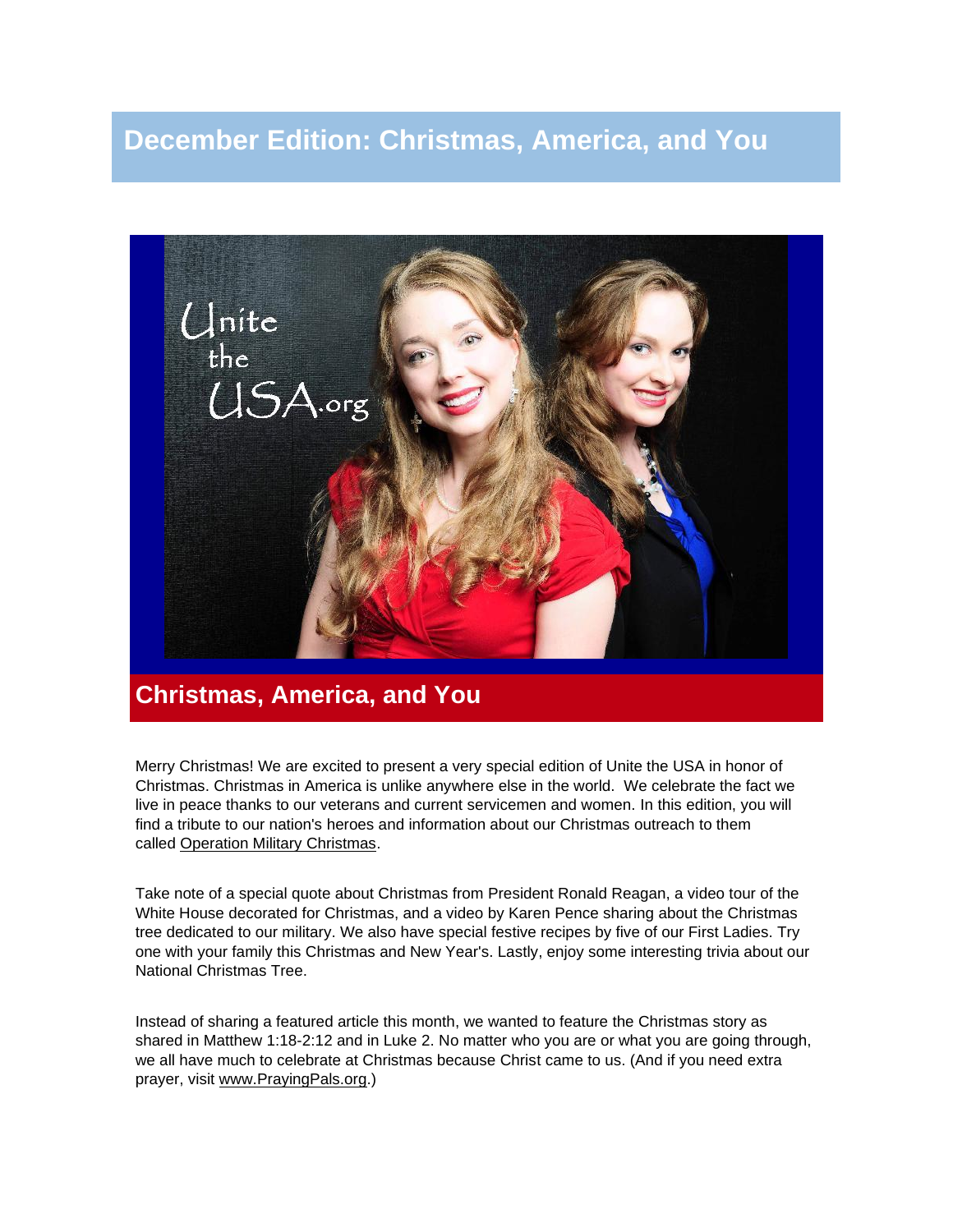Stop and think about it: His coming as a baby is powerful. He came so that we may live. He came to redeem us from our sins. He came so that we may receive the gift of salvation. Jesus' tremendous love and sacrifice for us is truly worthy to be praised. Jesus' birth changed the world. He came, and He's coming again! Now, that is a lot to celebrate!

Merry Christmas and God bless you, Carrie Stoelting and Stacie Stoelting Sisters and Founders of [Unite the USA](http://unitetheusa.org/index.html)

## **Jesus Came to Us**



We encourage you to read Matthew 1:18-2:12 and also Luke 2 to learn about His birth.

#### **Matthew 1:18-2:12 The Birth of Jesus Christ**

Now the birth of Jesus Christ took place in this way. When his mother Mary had been betrothed to Joseph, before they came together she was found to be with child from the Holy Spirit. And her husband Joseph, being a just man and unwilling to put her to shame, resolved to divorce her quietly. But as he considered these things, behold, an angel of the Lord appeared to him in a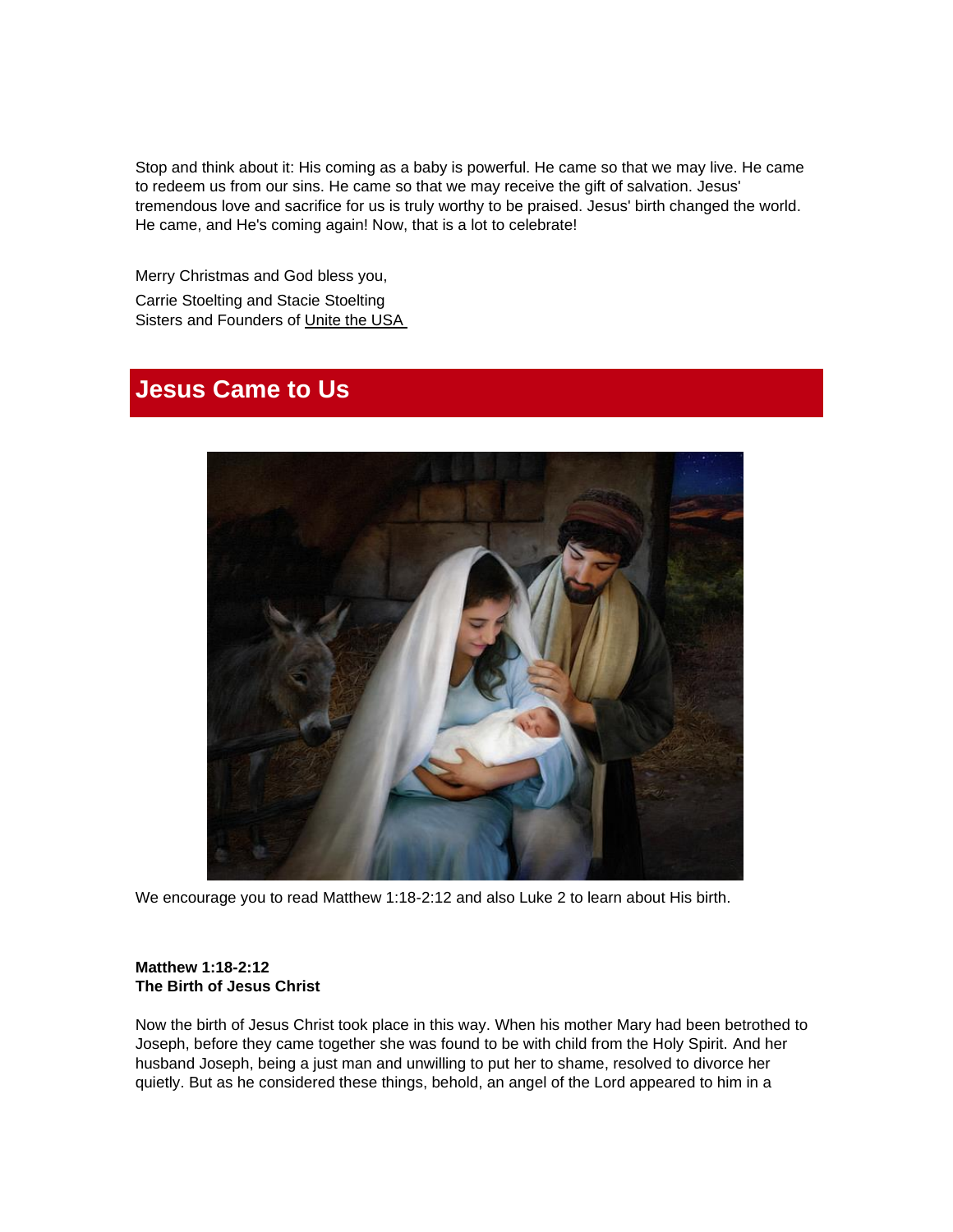dream, saying, "Joseph, son of David, do not fear to take Mary as your wife, for that which is conceived in her is from the Holy Spirit. She will bear a son, and you shall call his name Jesus, for he will save his people from their sins." All this took place to fulfill what the Lord had spoken by the prophet:

"Behold, the virgin shall conceive and bear a son, and they shall call his name Immanuel"

(which means, God with us).

When Joseph woke from sleep, he did as the angel of the Lord commanded him: he took his wife, but knew her not until she had given birth to a son. And he called his name Jesus.

#### **The Visit of the Wise Men**

Now after Jesus was born in Bethlehem of Judea in the days of Herod the king, behold, wise men from the east came to Jerusalem, saying, "Where is he who has been born king of the Jews? For we saw his star when it rose and have come to worship him." When Herod the king heard this, he was troubled, and all Jerusalem with him; and assembling all the chief priests and scribes of the people, he inquired of them where the Christ was to be born. They told him, "In Bethlehem of Judea, for so it is written by the prophet:

"'And you, O Bethlehem, in the land of Judah, are by no means least among the rulers of Judah; for from you shall come a ruler who will shepherd my people Israel.'"

Then Herod summoned the wise men secretly and ascertained from them what time the star had appeared. And he sent them to Bethlehem, saying, "Go and search diligently for the child, and when you have found him, bring me word, that I too may come and worship him." After listening to the king, they went on their way. And behold, the star that they had seen when it rose went before them until it came to rest over the place where the child was. When they saw the star, they rejoiced exceedingly with great joy. And going into the house, they saw the child with Mary his mother, and they fell down and worshiped him. Then, opening their treasures, they offered him gifts, gold and frankincense and myrrh. And being warned in a dream not to return to Herod, they departed to their own country by another way.

#### **Luke 2:1-20 The Birth of Jesus Christ**

In those days a decree went out from Caesar Augustus that all the world should be registered. This was the first registration when Quirinius was governor of Syria. And all went to be registered, each to his own town. And Joseph also went up from Galilee, from the town of Nazareth, to Judea, to the city of David, which is called Bethlehem, because he was of the house and lineage of David, to be registered with Mary, his betrothed, who was with child. And while they were there, the time came for her to give birth. And she gave birth to her firstborn son and wrapped him in swaddling cloths and laid him in a manger, because there was no place for them in the inn.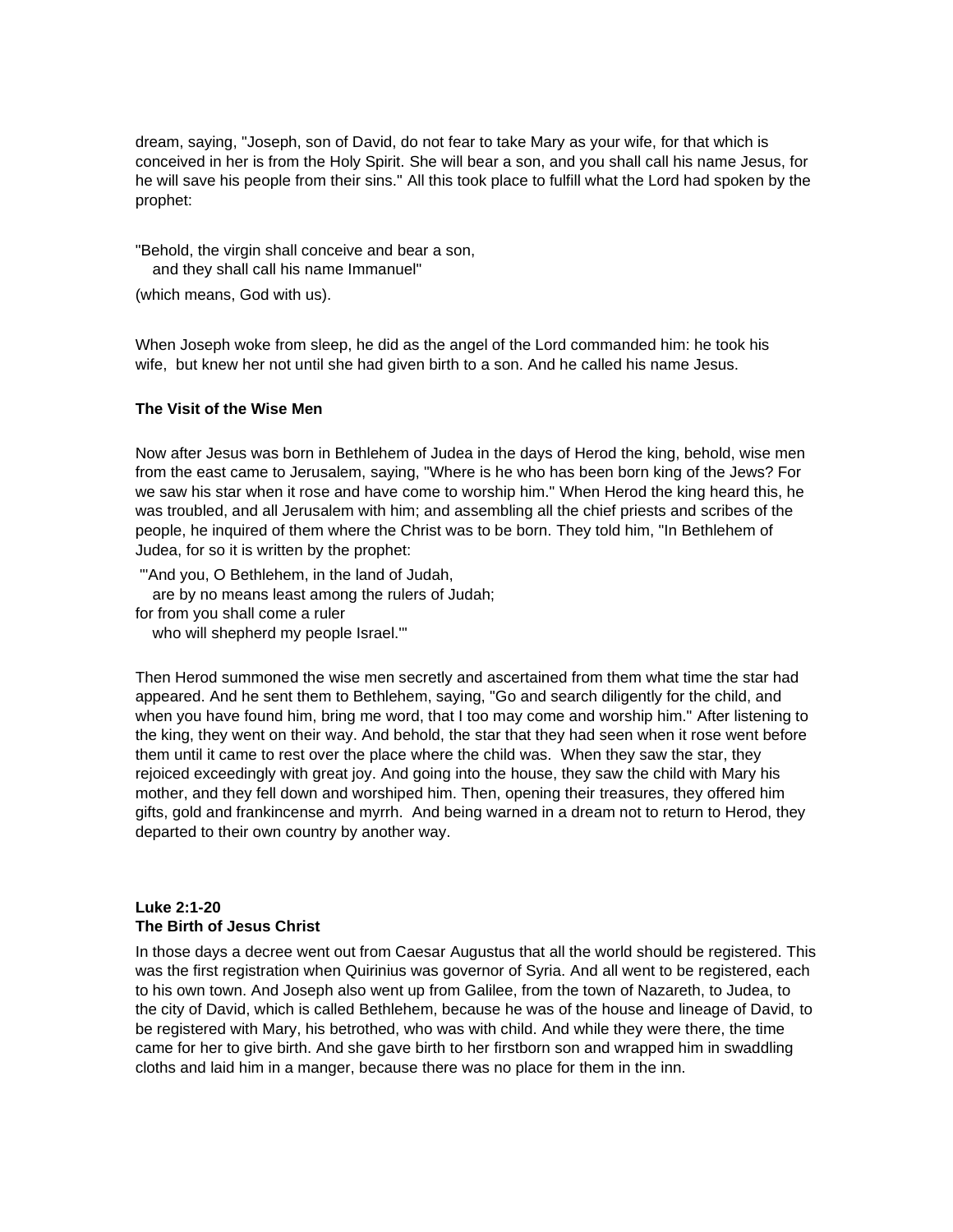#### **The Shepherds and the Angels**

And in the same region there were shepherds out in the field, keeping watch over their flock by night. And an angel of the Lord appeared to them, and the glory of the Lord shone around them, and they were filled with great fear. And the angel said to them, "Fear not, for behold, I bring you good news of great joy that will be for all the people. For unto you is born this day in the city of David a Savior, who is Christ the Lord. And this will be a sign for you: you will find a baby wrapped in swaddling cloths and lying in a manger." And suddenly there was with the angel a multitude of the heavenly host praising God and saying,

#### "Glory to God in the highest,

and on earth peace among those with whom he is pleased!"

When the angels went away from them into heaven, the shepherds said to one another, "Let us go over to Bethlehem and see this thing that has happened, which the Lord has made known to us." And they went with haste and found Mary and Joseph, and the baby lying in a manger. And when they saw it, they made known the saying that had been told them concerning this child. And all who heard it wondered at what the shepherds told them. But Mary treasured up all these things, pondering them in her heart. And the shepherds returned, glorifying and praising God for all they had heard and seen, as it had been told them.

### **Featured Quote**

"In this holiday season, we celebrate the birthday of One Who, for almost 2,000 years, has been a greater influence on humankind than all the rulers, all the scholars, all the armies and all the navies that ever marched or sailed, all put together. He brought to the world the simple message of peace on Earth, good will to all mankind. Some celebrate the day as marking the birth of a great and good man, a wise teacher and prophet, and they do so sincerely. But for many of us it's also a holy day, the birthday of the Prince of Peace, a day when "God so loved the world" that He sent us His only begotten Son to assure forgiveness of our sins."

-**President Ronald Reagan**, December 16th, 1982



**This Month's Bible Verse**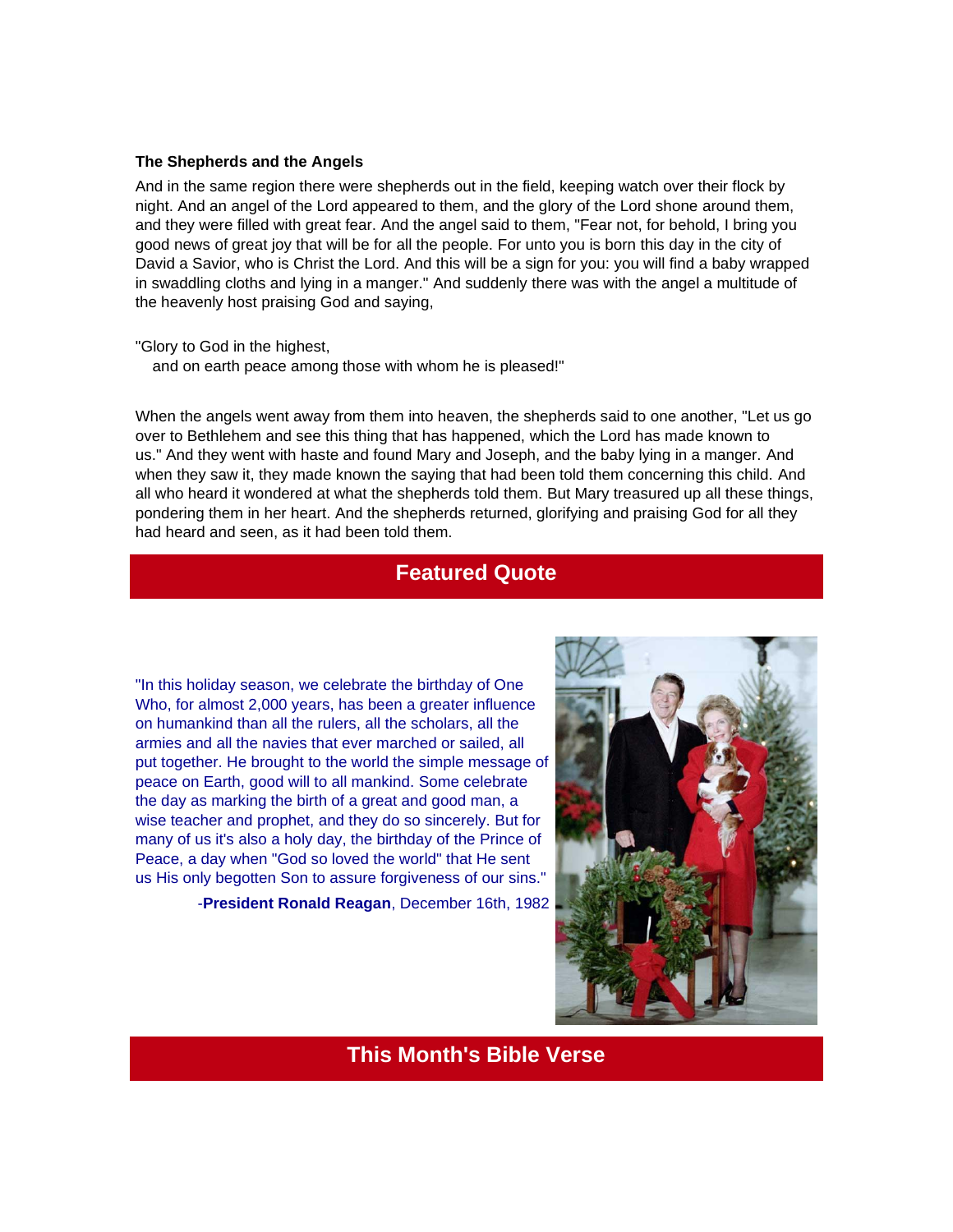"She will bear a son, and you shall call his name *Jesus*, for he will save his people from their sins." **Matthew 1:21**

**A White House Christmas**



Here's a brief tour of the White House decorated for Christmas.



Karen Pence explains the importance of the military tree at the Vice President's residence.

## **Remember Our Heroes This Christmas**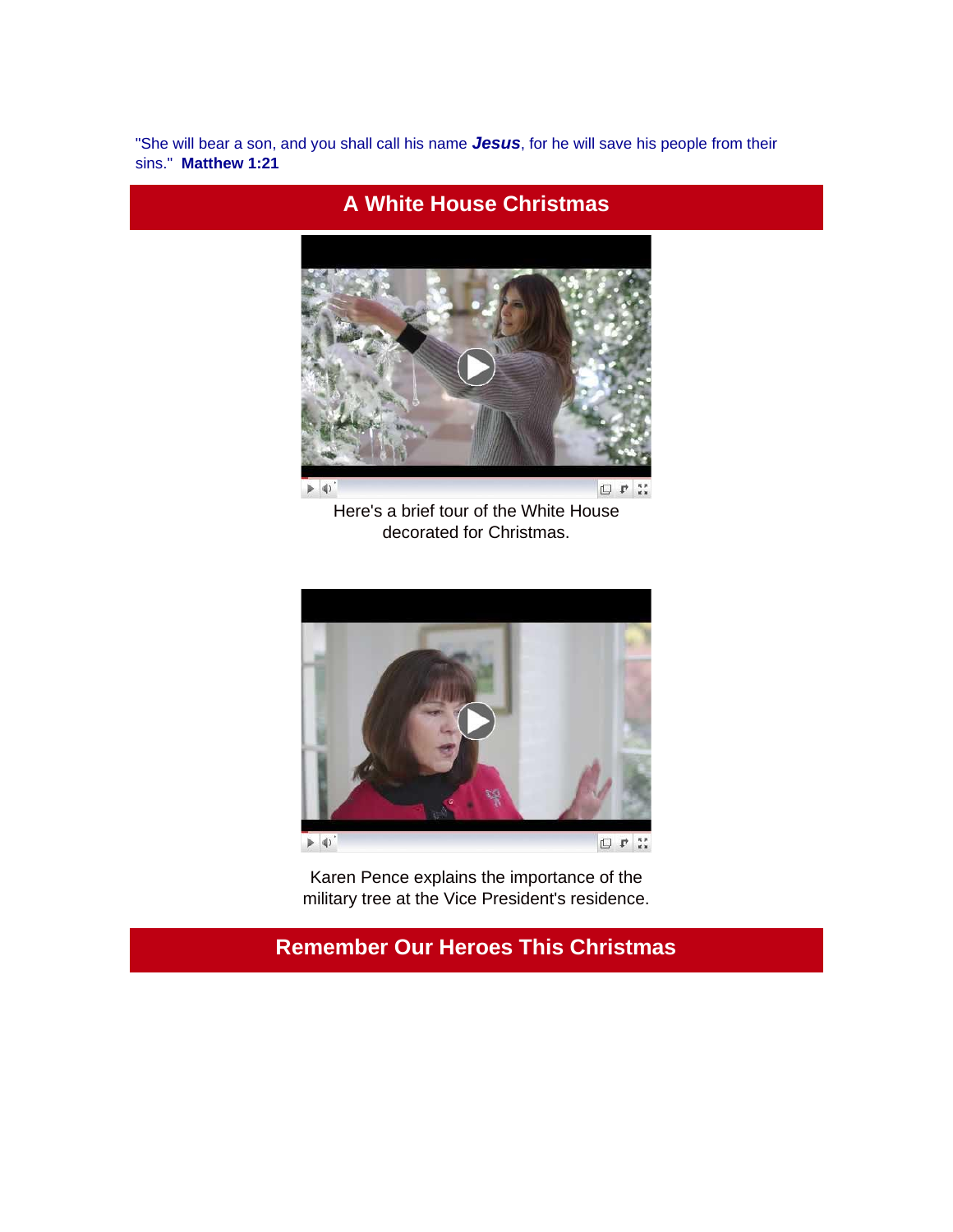

Add veterans to your Christmas list and reach out to at least one this season. No honorable veteran should ever feel forgotten! We make it easy for you with tips. Join our online event called [Operation Military Christmas](http://r20.rs6.net/tn.jsp?t=4b6ggd7ab.0.0.4h4hhncab.0&id=preview&r=3&p=https%3A%2F%2Fwww.facebook.com%2Fevents%2F873440906166362%2F) or [Operation Military Christmas](http://unitetheusa.org/id124.html)[UnitetheUSA.org](http://r20.rs6.net/tn.jsp?t=4b6ggd7ab.0.0.4h4hhncab.0&id=preview&r=3&p=http%3A%2F%2Funitetheusa.org%2Fid124.html) to learn easy yet effective ways you can reach out to veterans and military families this Christmas.



**Recipes from Our First Ladies**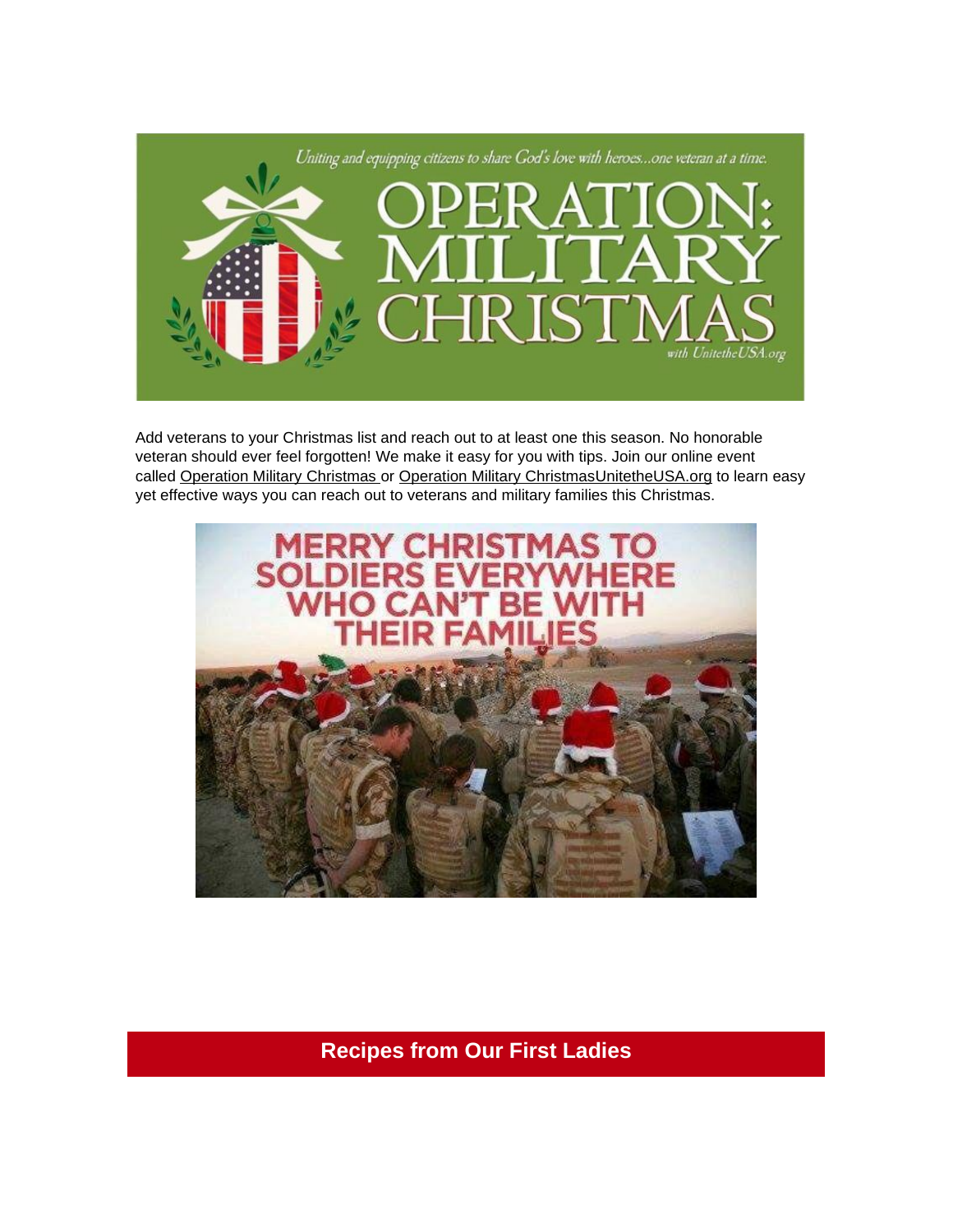

#### **Dolley Madison's Soft Gingerbread ...**

Preserved in White House files, the recipe has been used by many another First Lady, right up to our day.

#### **Ingredients**: Molasses

Beef drippings (or lard) Baking soda Hot water **Flour** Ground ginger Ground cinnamon Powdered sugar.

#### **Instructions**:

Mix 1 cup molasses (Dolley's "receipt" specified New

Orleans molasses) with 2/3 cup fresh beef drippings. Add 1 1/4 teaspoons baking soda disspoved in 1/4 cup hot water. Sift your dry ingredients: 2 1/4 cups flour, 4 teaspoons ginger, and 1 tablespoon cinnamon. Next pour 3/4 cup hot water which has almost reached the boiling point into the molasses mixture alternately with the flour mixture. Beat thoroughly with a rotary or electrib beater. The dough should be soft enough to pour. Bake in a shallow, well-breased baking dish in a preheated medium (350 degrees F.) oven 25 to 30 minutes, or until a toothpick inserted in the center of the cake comes out clean. Delicious served warm, sprinkled with powdered sugar." --- Presidents' Cookbook (p. 90)

#### **Jaqueline Kennedy's White House Hot Fruit Dessert**

#### **Ingredients:**

- 1 orange
- 1 lemon
- 1/2 cup light brown sugar, packed
- 1/4teaspoon ground nutmeg
- 1 (8 3/4 ounce) can pineapple tidbits
- 1 (8 ounce) can apricots
- 1 (8 3/4 ounce) can peaches
- 1 (17 ounce) canpitted bing cherries
- jarred prune (can be added, to taste)
- 16 ounces sour cream



#### **Instructions**:

Grate the rind of the lemon and orange and add to light brown sugar. Cut orange and lemon into very thin slices. Drain and combine fruits. Butter a 1-quart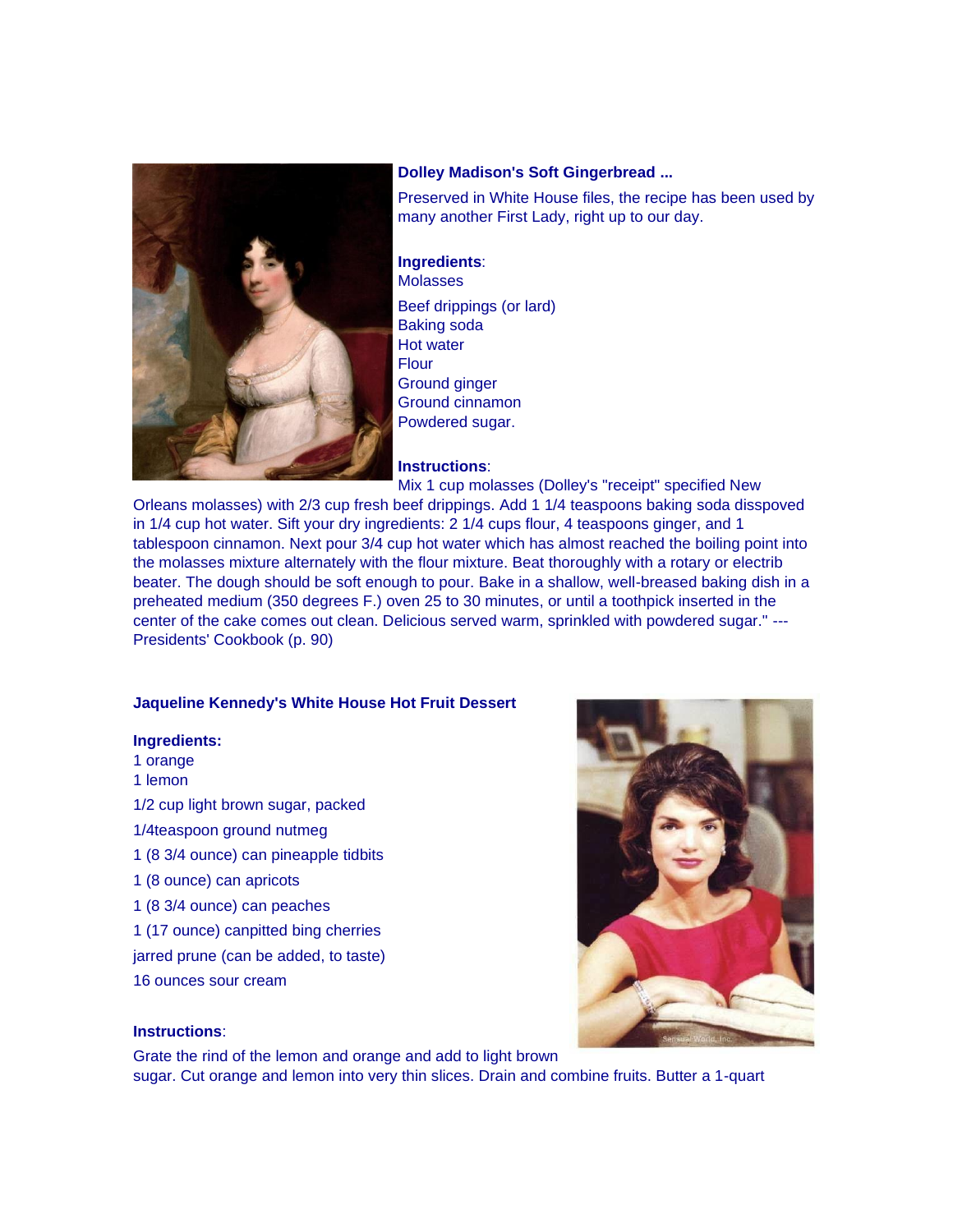casserole and arrange in layers of drained canned fruits, lemon and orange slices, sprinkled with light brown sugar; repeat. Bake at 350 for 30 minutes. Serve warm with a dollop of sour cream on top.



#### **Mamie Eisenhower's Sugar Cookies**

Makes 3 dozen cookies

#### **Ingredients**:

1 1/2 cups flour 1 teaspoon baking powder 1/2 teaspoon salt 1/2 cup butter (1 stick) 1 cup sugar 2 egg yolks, well-beaten 1 teaspoon vanilla 1 tablespoon cream Sugar for dusting

#### **Instructions**:

Preheat oven to 350 degrees.

In a small bowl, mix flour, baking powder and salt. In a large bowl, cream butter, adding sugar slowly. Mix until fluffy. Stir in well-

beaten egg yolks and vanilla. Add sifted dry ingredients alternately with the cream. Chill cookie dough 1 hour. Roll out on a floured surface and cut in any desired shape. Sprinkle with sugar before baking. Place cookies on an ungreased cookie sheet. Bake 10-12 minutes.

#### **From Mrs. Bush's Kitchen: Hot Chocolate**

#### **Ingredients**:

6 T. Unsweetened cocoa 6 T. Sugar Pinch of Salt 2 1/2 cup Milk 2 1/2 cup Light Cream 1/2 t. Vanilla (or more) Pinch of Cinnamon Powder (optional) Whipped Cream Orange Zest

**Instructions**: Mix cocoa, salt, and sugar.

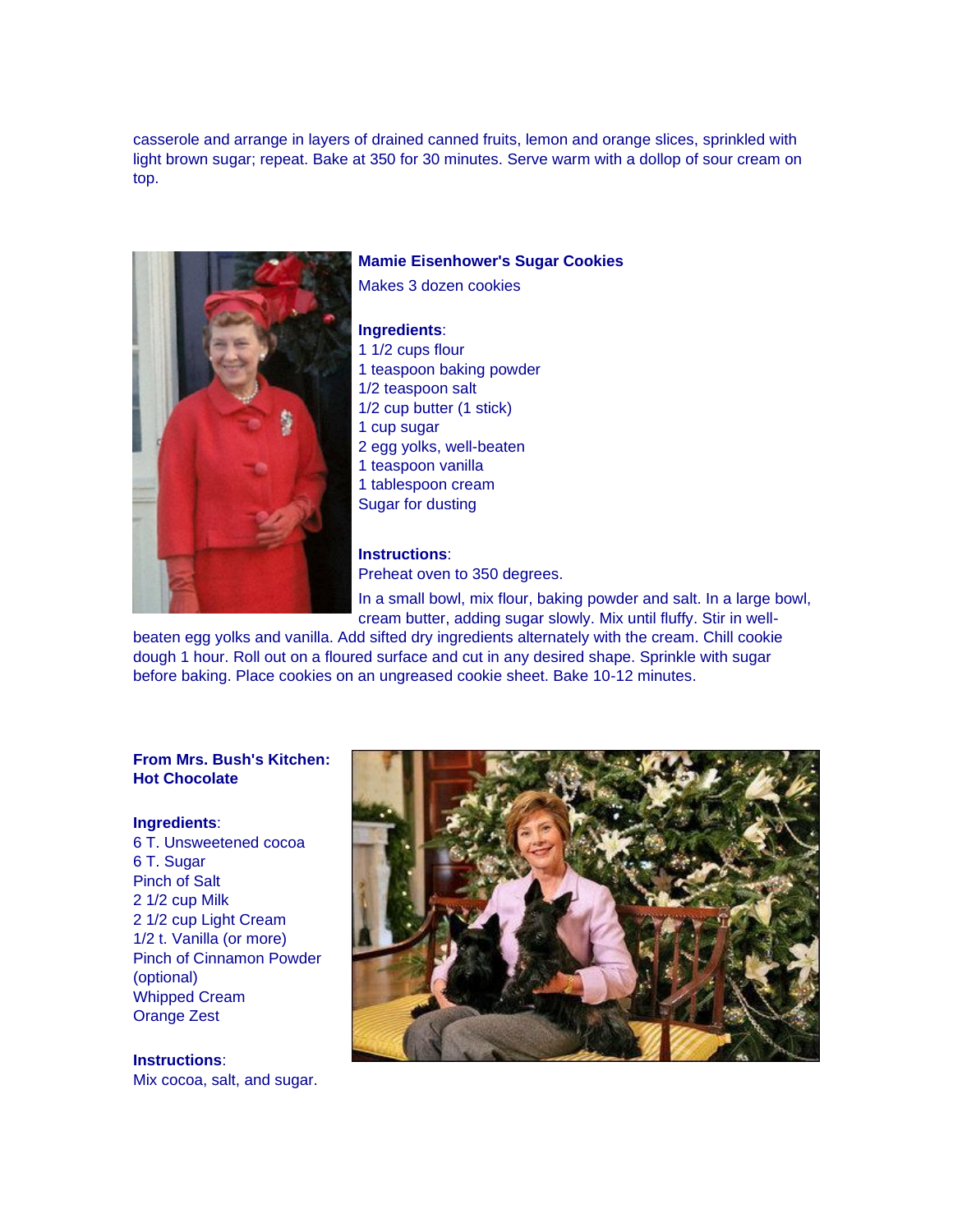Add milk. Heat to dissolve. Add light cream, cinnamon, vanilla. Heat to just under boiling. Mix very well and pour into warm mug. Top with whipped cream, cocoa powder, and fine orange zest.



#### **Melania Trump's Apple Napoleons with Vanilla Ice Cream**

#### **Ingredients**:

- 4 small apples peeled, cored, cut into wedges
- 1/2 teaspoon ground cinnamon
- 5 tablespoons sugar
- 1 sheet frozen puff pastry (I just made a pie crust recipe)
- 2 tablespoons butter
- Vanilla ice cream

#### **Instructions**:

Place pastry on a lightly-floured work surface.

Combine cinnamon and sugar in a small bowl. Sprinkle apples evenly with two tablespoons cinnamon mixture. Cut pastry into eight 3-inch squares and place on greased baking sheet. Chill in freezer for 15 minutes, until firm. Bake 30 minutes at 400 degrees, until lightly brown. Melt butter over medium-high heat until foam subsides. Add apples, cook about 7 minutes, stirring occasionally, until golden brown. Add remaining cinnamon mixture. Cook until apples are tender. Cool completely. Top with vanilla ice cream, then apples, repeat with another layer of each. Serve immediately.

### **White House Tree History Christmas Tree Trivia**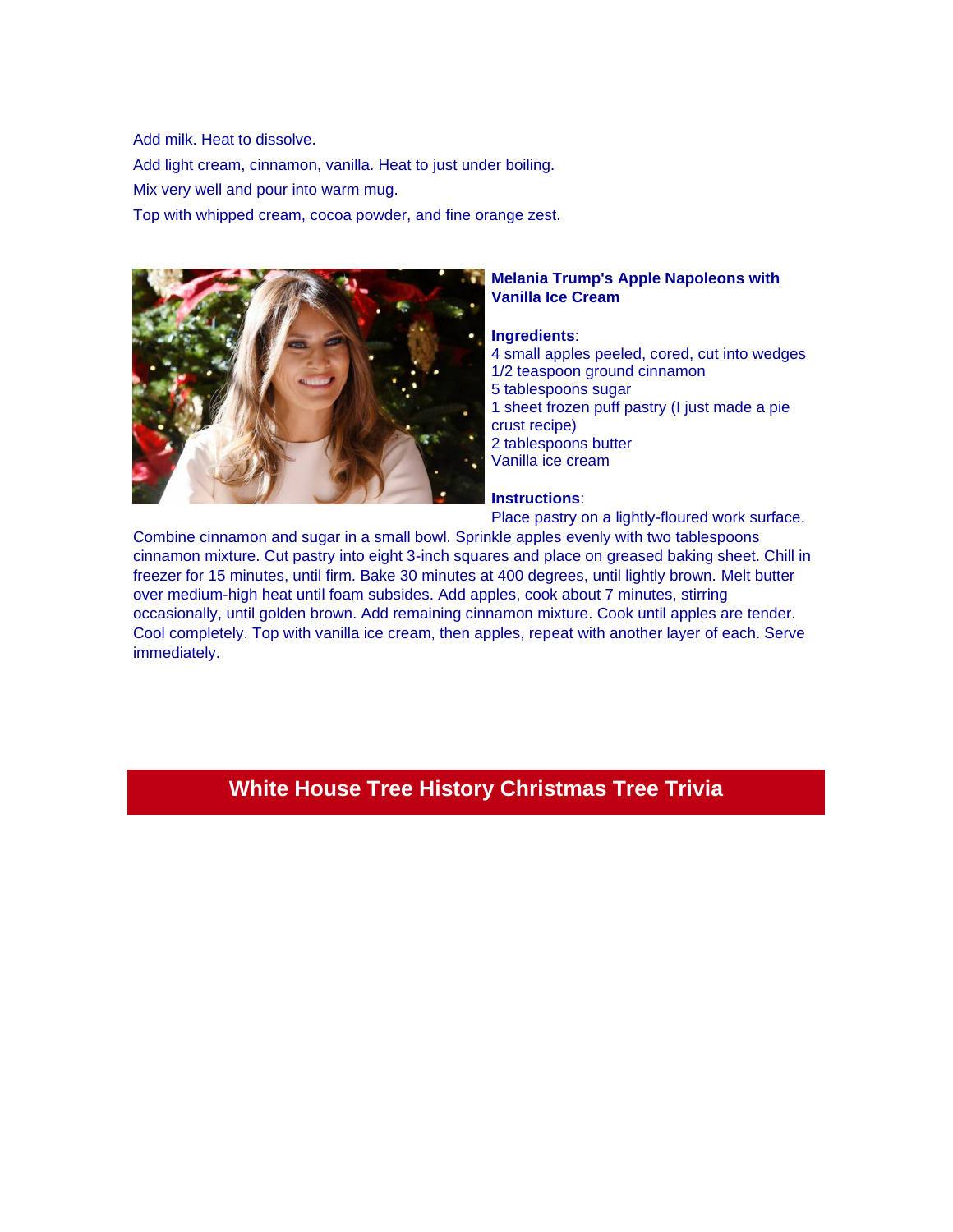

- In 1889, the tradition of a placing an indoor decorated tree in the White House began on Christmas morning during the Presidency of Benjamin Harrison.
- In 1895, First Lady Frances Cleveland created a "technology savvy" tree when she hung electric lights on the White House tree (electricity was introduced into the White House in 1891).
- 1901-1909, Teddy Roosevelt banned the Christmas tree from the White House for environmental reasons.
- In 1923, President Calvin Coolidge started the National Christmas Tree Lighting Ceremony now held every year on the White House lawn.
- In 1929, First Lady Lou Henry Hoover established the custom of decorating an official (and not just a personal) tree in the White House - a tradition that has remained with the First Ladies.
- In 1953, the Eisenhowers sought out Hallmark Cards to assist them in creating a presidential Christmas card - the beginning of the official White House Christmas card.
- In 1954, the annual Christmas tree lighting ceremony is named the Pageant of Peace. It is held each year in early December to light the National Christmas Tree and includes performances by popular entertainers before the lighting of the National Christmas Tree by the President. The National Christmas Tree remains lit through January 1.
- In 1961, First Lady Jacqueline Kennedy began the tradition of Christmas Tree themes when she decorated the Christmas tree in toy trimmings from the Nutcracker Suite ballet by Tchaikovsky.
- In 1963, the first Christmas card to include an explicitly religious element was the Kennedy card featuring a photo of a Nativity Scene set up in the East Room of the White House. Jack and Jacqueline had signed 30 cards before their final trip to Dallas. None was ever mailed. The National Christmas Tree that year was not lit until December 22nd because of a national 30-day period of mourning following President Kennedy's assassination.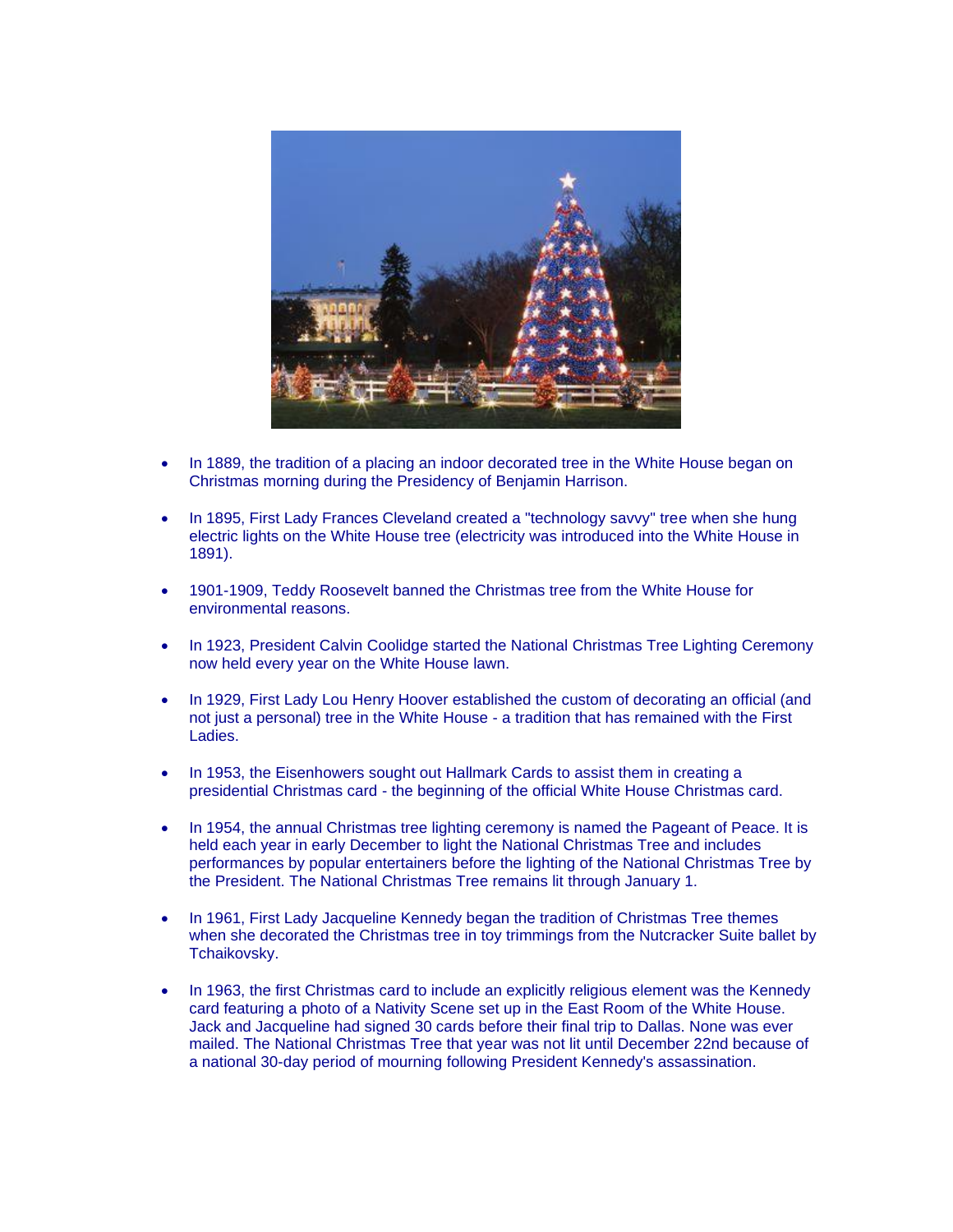- In 1969, the Pageant of Peace was embroiled in legal controversy over the use of religious symbols, and in 1973, the nativity scene that had always been part of the pageant was no longer allowed.
- In 1979, the National Christmas Tree was not lighted except for the top ornament. This was done in honor of the American hostages in Iran....
- In 1981, President Ronald Reagan authorized the first official White House ornament, copies of which were made available for purchase.
- In 1981, Barbara Bush took the first of twelve rides in a cherry-picker to hang the star at the top of the National Christmas Tree.
- In 1984, the Nativity Scene was allowed to return to the Pageant of Peace, and when the National Christmas Tree was lit on December 13th, temperatures were in the 70s, making it one of the warmest tree lightings in history.
- In 2001, the first White House Christmas card to contain a Scripture was chosen by Laura Bush. Quoting from Psalm 27, it said "Thy face, Lord, do I seek. I believe that I shall see the goodness of the Lord in the Land of the Living," which is what Laura Bush believed would happen after the tragedy of September 11. She chose that Scripture on September 16 (only 5 days after 9/11) based on a sermon the chaplain had preached at Camp David. The Bushes regularly used Scriptures on their Christmas cards.

### **Order Now**



*Unite the USA: Discover the ABCs of Patriotism* is a new book by **Stacie Ruth and Carrie Beth Stoelting**. It's a book that empowers patriots to make a big difference in the land we love. With 100+ ways to make a positive difference in America, *Unite the USA* is a must-have tool for patriots. *Unite the USA* will inspire and educate Americans to defend faith and freedom. (Important Note: All proceeds go to fund the mission of UnitetheUSA.org.) [Order it here today!](http://r20.rs6.net/tn.jsp?t=4b6ggd7ab.0.0.4h4hhncab.0&id=preview&r=3&p=http%3A%2F%2Funitetheusa.org%2Fid56.html)

*In God We Still Trust* **an inspiring album dedicated to God and veterans by Stacie and Carrie Stoelting**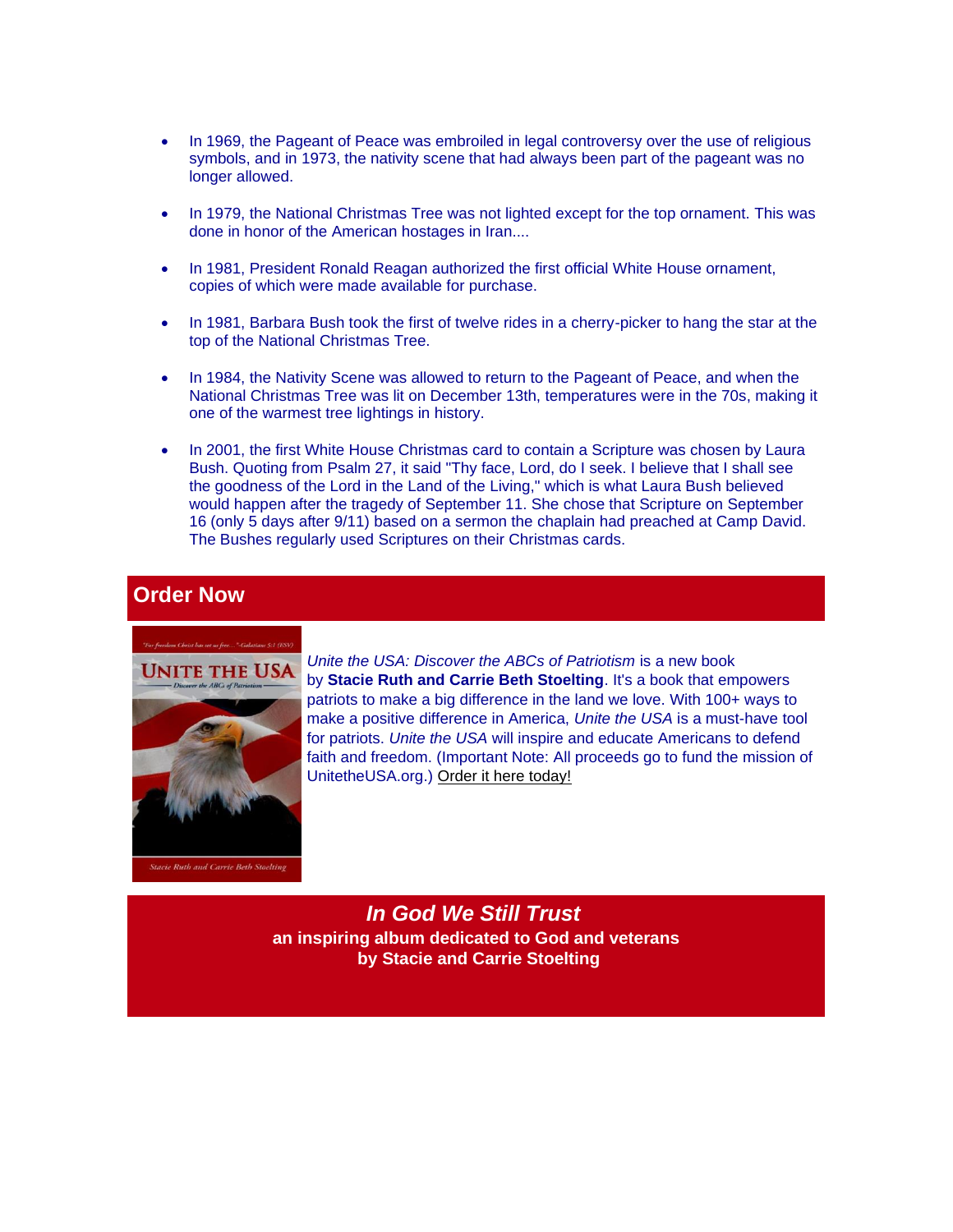

Per request from veterans who love patriotic and inspiring music sung by Stacie and Carrie, In God [We Still Trust](http://r20.rs6.net/tn.jsp?t=4b6ggd7ab.0.0.4h4hhncab.0&id=preview&r=3&p=http%3A%2F%2Funitetheusa.org%2Fid56.html) was recorded. From the National Anthem to "God Bless America" you will be inspired and uplifted about our God-given freedoms. All proceeds go to Unite the USA. Help promote faith and freedom in America[.](http://unitetheusa.org/id56.html) Your support is important and appreciated. Buy or download a copy [today.G](http://r20.rs6.net/tn.jsp?t=4b6ggd7ab.0.0.4h4hhncab.0&id=preview&r=3&p=http%3A%2F%2Funitetheusa.org%2Fid56.html)od bless you as you celebrate the red, white, and blue!

#### **In God We Still Trust Video**

Our country needs to turn to Jesus. Listen to "In God We Still Trust" for inspiration to keep "fighting the good fight". For hope and encouragement, listen to Stacie Ruth and Carrie Beth sing "In God We Still Trust".



## **Share and Sign Up**

Be sure to share this edition with your friends. Sign up for Unite the USA's free monthy email [Subscribe for Free](http://unitetheusa.org/id2.html)[here!](http://r20.rs6.net/tn.jsp?t=4b6ggd7ab.0.0.4h4hhncab.0&id=preview&r=3&p=http%3A%2F%2Fwww.unitetheusa.org%2Fid2.html)